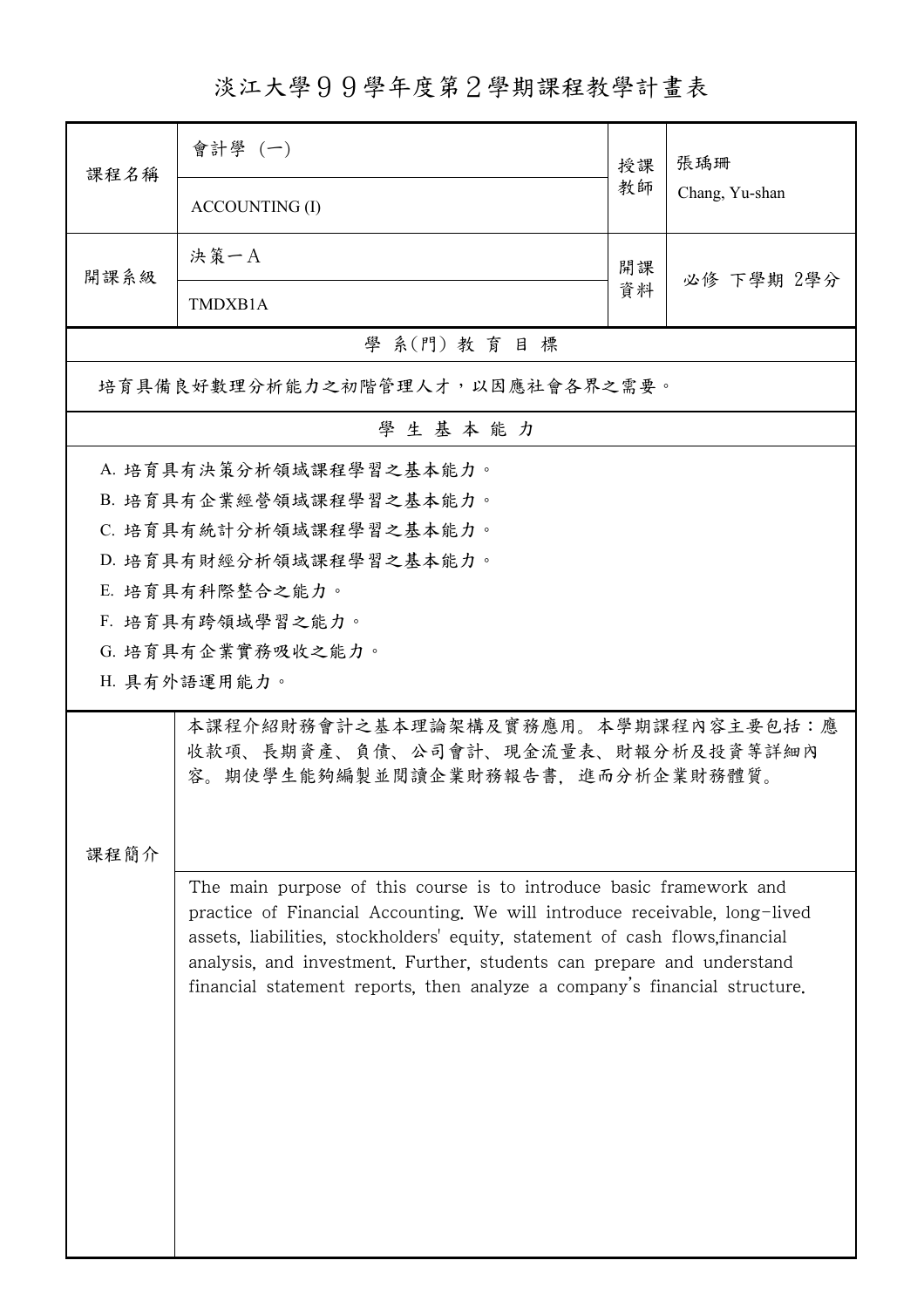本課程教學目標與目標層級、學生基本能力相關性

一、目標層級(選填): (一)「認知」(Cognitive 簡稱C)領域:C1 記憶、C2 瞭解、C3 應用、C4 分析、 C5 評鑑、C6 創造 (二)「技能」(Psychomotor 簡稱P)領域:P1 模仿、P2 機械反應、P3 獨立操作、 P4 聯結操作、P5 自動化、P6 創作 (三)「情意」(Affective 簡稱A)領域:A1 接受、A2 反應、A3 重視、A4 組織、 A5 內化、A6 實踐

二、教學目標與「目標層級」、「學生基本能力」之相關性:

 (一)請先將課程教學目標分別對應前述之「認知」、「技能」與「情意」的各目標層級, 惟單項教學目標僅能對應C、P、A其中一項。

 (二)若對應「目標層級」有1~6之多項時,僅填列最高層級即可(例如:認知「目標層級」 對應為C3、C5、C6項時,只需填列C6即可,技能與情意目標層級亦同)。

 (三)再依據所訂各項教學目標分別對應該系「學生基本能力」。單項教學目標若對應「學 生基本能力」有多項時,則可填列多項「學生基本能力」(例如:「學生基本能力」可 對應A、AD、BEF時,則均填列)。

| 序                        |                                              |                                                                                                          | 相關性                   |                       |  |  |
|--------------------------|----------------------------------------------|----------------------------------------------------------------------------------------------------------|-----------------------|-----------------------|--|--|
| 號                        | 教學目標(中文)                                     | 教學目標(英文)                                                                                                 | 目標層級                  | 學生基本能力                |  |  |
| $\mathbf{1}$             | 學習財務會計基本原理與觀念                                | understanding accounting<br>principles and concept.                                                      | C <sub>3</sub>        | AB                    |  |  |
| $\overline{2}$           | 介紹企業資產、負債、業主權<br>益、收入及費用等五大基本要素之<br>評價、衡量及表達 | introducing the measurement<br>and valuation of assets.<br>liabilities, equity, revenue and<br>expenses. | C <sub>3</sub>        | <b>ABG</b>            |  |  |
| $\mathcal{E}$            | 瞭解並運用會計循環                                    | understanding and applying<br>accounting cycle                                                           | <b>P4</b>             | D                     |  |  |
| 4                        | 編製財務報表                                       | preparing financial statement                                                                            | <b>P4</b>             | <b>DEG</b>            |  |  |
| 5                        | 閲讀及分析財務報表                                    | analyzing the financial<br>statements                                                                    | <b>P4</b>             | G                     |  |  |
|                          | 教學目標之教學策略與評量方法                               |                                                                                                          |                       |                       |  |  |
| 序<br>號                   | 教學目標                                         | 教學策略                                                                                                     | 評量方法                  |                       |  |  |
| $\mathbf{1}$             | 學習財務會計基本原理與觀念                                | 課堂講授                                                                                                     | 出席率、報告、小<br>考、期中考、期末考 |                       |  |  |
| $\overline{2}$           | 介紹企業資產、負債、業主權<br>益、收入及費用等五大基本要素之<br>評價、衡量及表達 | 課堂講授                                                                                                     |                       | 出席率、報告、小<br>考、期中考、期末考 |  |  |
| $\mathcal{E}$            | 瞭解並運用會計循環                                    | 課堂講授                                                                                                     |                       | 出席率、報告、小<br>考、期中考、期末考 |  |  |
|                          | 4   編製財務報表                                   | 課堂講授                                                                                                     |                       | 出席率、報告、小<br>考、期中考、期末考 |  |  |
| $\overline{\mathcal{L}}$ | 閲讀及分析財務報表                                    | 課堂講授                                                                                                     |                       | 出席率、報告、小<br>考、期中考、期末考 |  |  |
|                          | 授課進度表                                        |                                                                                                          |                       |                       |  |  |
| 週<br>欤                   | 日期起訖                                         | 內 容 (Subject/Topics)                                                                                     |                       | 備註                    |  |  |
|                          |                                              |                                                                                                          |                       |                       |  |  |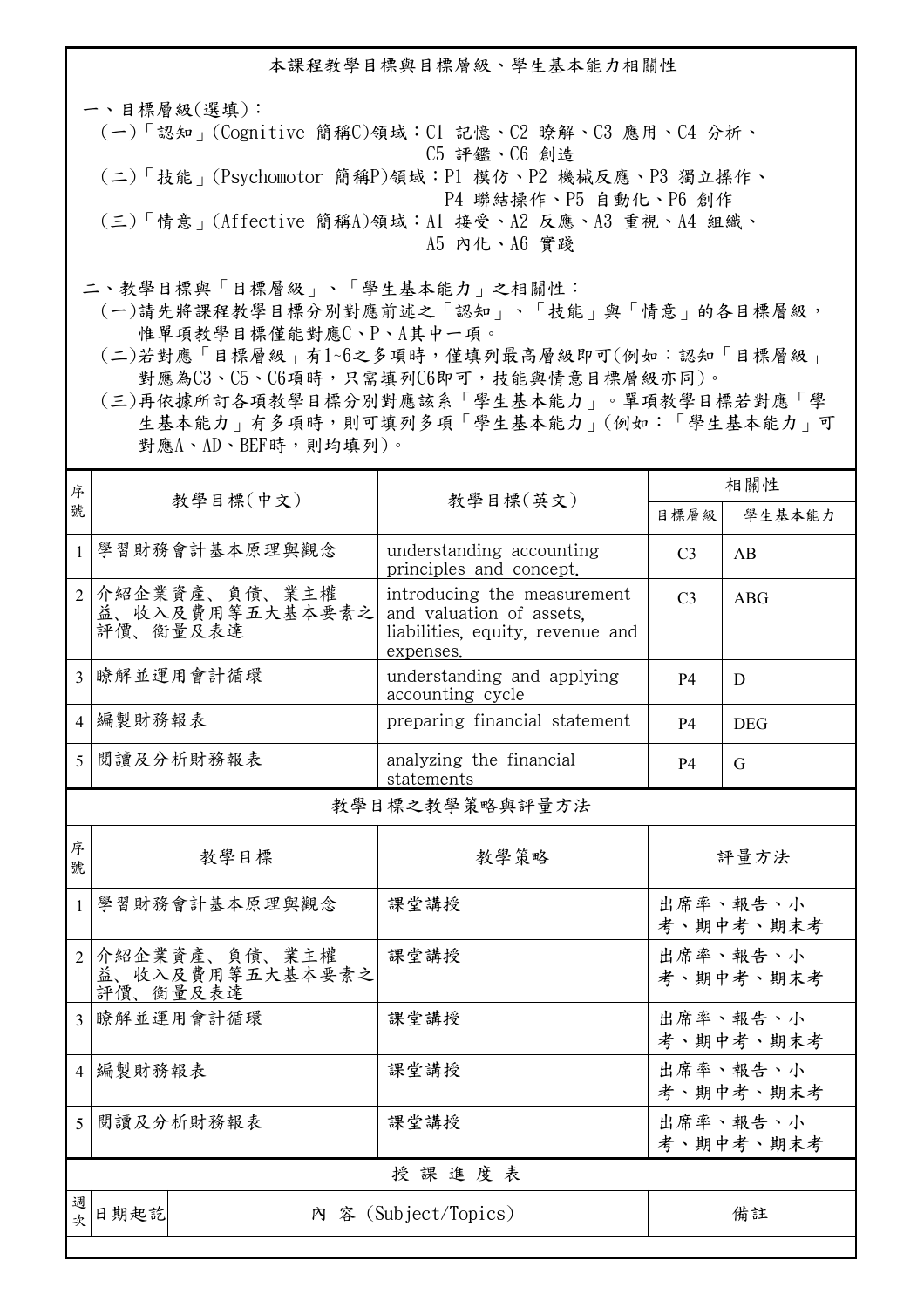|             | $100/02/14$ ~<br>100/02/20 | Introduction and Ch8 Reporting and analyzing<br>receivable                                      |  |  |  |
|-------------|----------------------------|-------------------------------------------------------------------------------------------------|--|--|--|
| 2           | $100/02/21$ ~<br>100/02/27 | Ch8 Reporting and analyzing receivable                                                          |  |  |  |
| 3           | $100/02/28$ ~<br>100/03/06 | Ch9 Reporting and analyzing long-lived assets                                                   |  |  |  |
| 4           | $100/03/07$ ~<br>100/03/13 | Ch9 Reporting and analyzing long-lived assets                                                   |  |  |  |
| 5           | $100/03/14$ ~<br>100/03/20 | Ch10 Reporting and analyzing liabilities                                                        |  |  |  |
| 6           | $100/03/21$ ~<br>100/03/27 | Ch10 Reporting and analyzing liabilities                                                        |  |  |  |
| 7           | $100/03/28$ ~<br>100/04/03 | Ch11 Reporting and analyzing stockholders' equity                                               |  |  |  |
| 8           | $100/04/04$ ~<br>100/04/10 | 春假                                                                                              |  |  |  |
| 9           | $100/04/11$ ~<br>100/04/17 | Ch11 Reporting and analyzing stockholders' equity                                               |  |  |  |
| 10          | $100/04/18$ ~<br>100/04/24 | 期中考試週                                                                                           |  |  |  |
| 11          | $100/04/25$ ~<br>100/05/01 | 附錄D:Reporting and analyzing investments                                                         |  |  |  |
| 12          | $100/05/02$ ~<br>100/05/08 | 附錄D: Reporting and analyzing investments                                                        |  |  |  |
| 13          | $100/05/09$ ~<br>100/05/15 | Ch12 Statement of cash flows                                                                    |  |  |  |
| 14          | $100/05/16$ ~<br>100/05/22 | Ch12 Statement of cash flows                                                                    |  |  |  |
| 15          | $100/05/23$ ~<br>100/05/29 | Ch13 Financial analysis                                                                         |  |  |  |
| 16          | $100/05/30$ ~<br>100/06/05 | Ch13 Financial analysis                                                                         |  |  |  |
| 17          | $100/06/06$ ~<br>100/06/12 | 考前複習                                                                                            |  |  |  |
| 18          | $100/06/13$ ~<br>100/06/19 | 期末考試週                                                                                           |  |  |  |
| 修課應<br>注意事項 |                            |                                                                                                 |  |  |  |
|             | 教學設備                       | 電腦、投影機                                                                                          |  |  |  |
| 教材課本        |                            | Financial accounting-Tools for business decision making.<br>Kimmel,<br>Weygandt, and Kieso. 5th |  |  |  |
| 參考書籍        |                            | Financial Accounting (IFRS edition), Weygandt, Kimmel, Kieso<br>會計學原理與應用, 鄭丁旺、黃金發、汪泱若、林宛瑩       |  |  |  |
|             |                            |                                                                                                 |  |  |  |